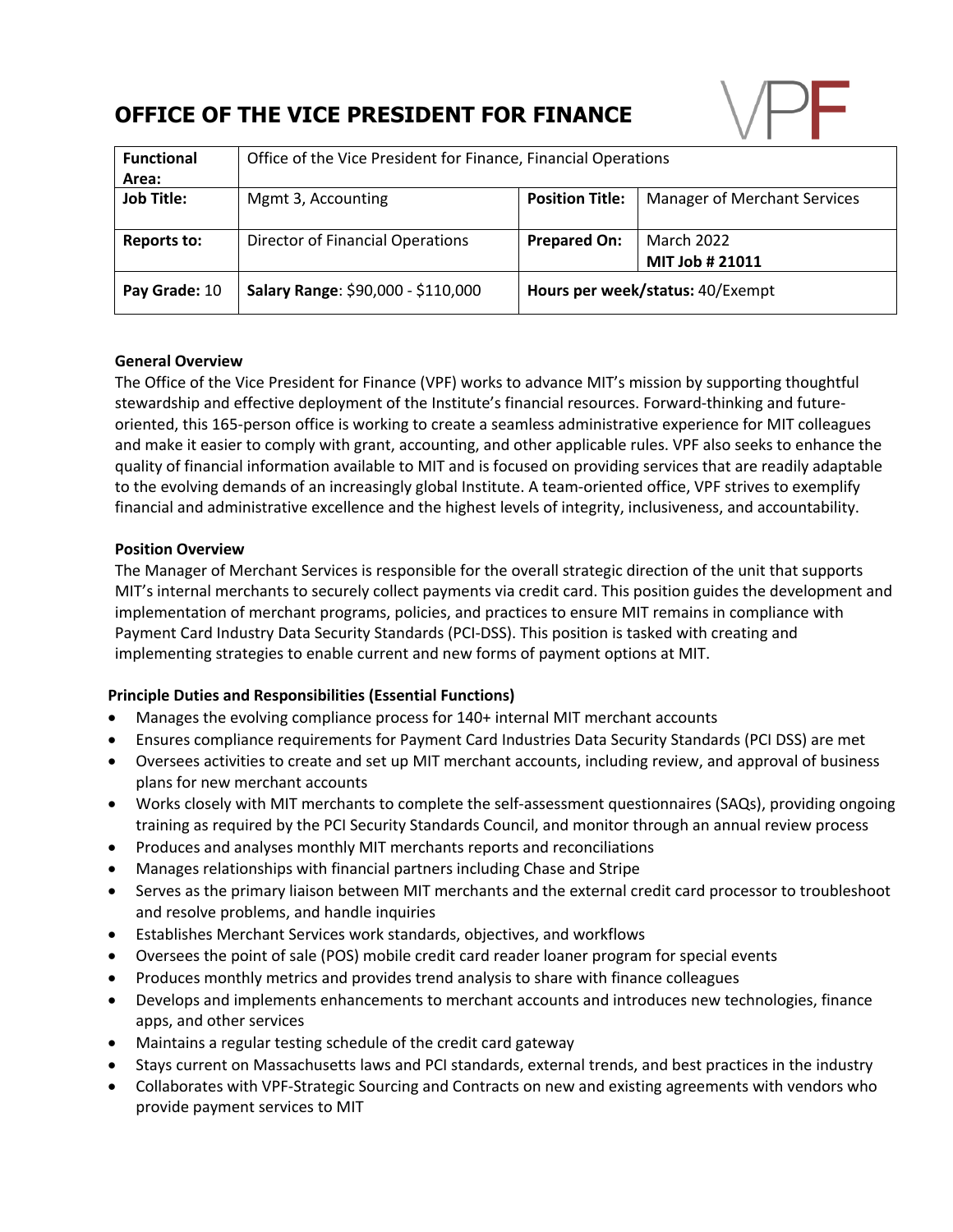- Meets with MIT departments, labs, and centers (DLCs) to discuss each unit's evolving needs develops a plan to address specific DLC needs
- Acts as the primary escalation point of contact for past due or unresolved cases
- Leads internal MIT merchant satisfaction assessment to drive performance improvements and meet or exceed customer service expectations
- Proactively seeks opportunities for process improvements and creative solutions using a systematic, multistep approach
- Other duties and special projects as required or assigned

## **Qualifications**

#### **Required**

- Bachelor's degree in accounting, business, a related field, or equivalent experience
- Minimum of seven years of experience in payments or financial services
- Minimum of three years of experience with merchant services, financial services, or credit card administration, and PCI-DSS in a university setting
- At least five years of customer service experience
- Demonstrated success in managing projects and teams, and ability to consistently meet deadlines
- Excellent verbal and written communication skills with meticulous attention to detail
- Strong financial and computer skills needed, including Microsoft Excel, SAP, and databases
- Strong organizational skills and attention to detail, ability to manage multiple projects simultaneously
- Excellent end-to-end generalist problem-solving skills, including developing logical and actionable recommendations
- A high level of personal initiative, including setting and achieving challenging goals, and ability to work with colleagues at all levels in a dynamic environment
- Advanced proficiency using Microsoft Excel and PowerPoint

#### **Preferred**

- Experience working under and supporting the standards set by the Payment Card Industry Security Standards Council (PCI-SSC)
- Management experience
- MIT experience is strongly preferred

#### **Supervision Received**

Reports to Director of Financial Operations

#### **Supervision Exercised**

Supervises the Merchant Services Credit Card Administrator

#### **Remote Work**

MIT is committed to supporting a safe and equitable workplace. MIT and VPF are developing guidance, policies, and models for returning to work on campus. As of March 2022, this position is designated as one that can be performed in a hybrid model of one day per week in the office and is subject to change.

#### **Covid Policy**

MIT currently requires Covid-19 vaccination for all MIT employees who work in the United States. Individuals may request exemption from the vaccine requirement for medical or religious reasons. See MIT Now for more